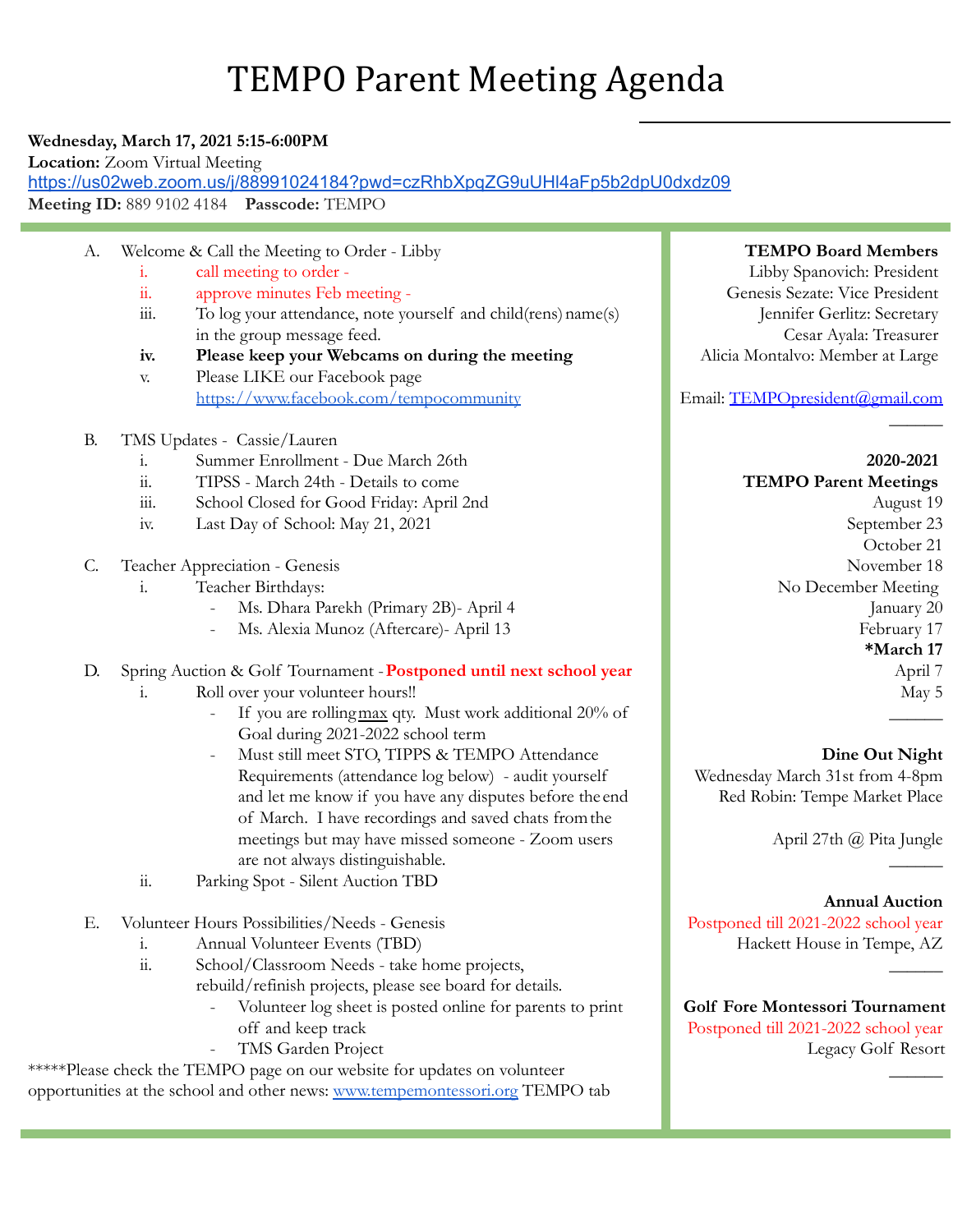## F. Treasurer's Report - Cesar

i. 2020-2021 Budget Overview

G. Fundraising and Community Events - David & Jacquie <https://tempemontessori.org/tempo-fundraising-retail-partnership-programs/>



### **TIPSS Nights - Virtual Meetings**

9/16/2020 *11/24/2020* 1/26/2021 **\*3/24/2021**

**\_**\_\_\_\_\_

 $\mathcal{L}$ 

## **2020-2021 STO Meetings**

[https://www.arizonatuitionconnection](https://www.arizonatuitionconnection.com/events/) [.com/events/](https://www.arizonatuitionconnection.com/events/)

> Like TEMPO on Facebook [https://www.facebook.com/](https://www.facebook.com/tempocommunity) [tempocommunity](https://www.facebook.com/tempocommunity)

Tuft & Needle 25% Donations back to TMS [https://tuftandneedle.attfm2.net/Tem](https://tuftandneedle.attfm2.net/TempeMont) [peMont](https://tuftandneedle.attfm2.net/TempeMont)  $\mathcal{L}$ 

- Fry's Grocery VIP Card (Customer Service desk)
- Amazon Smile [\(bookmark](http://smile.amazon.com/ch/86-0836947) it!) \$132.53 (is that 2021?)
- Tuft 'n [Needle](https://tuftandneedle.attfm2.net/TempeMont)
	- 25% of your purchase comes to TEMPO!
- Workplace Giving (VSUW =United Way)
	- 1. Strategic tax-reducing donation
	- 2. Consult your advisor! Then search: TEMPO
- Corporate Pay/Giving
	- 1. Ask your HR team -- "do we have a corporate fundraising mechanism?" Matching, etc.
- "Pogo Pass" annual [memberships](https://www.pogopass.com/phoenix) (\$50/ea)
	- 1. 11 Phoenix venues, 5 Tucson venues, 3 currently closed (2 Phx, 1 Tucson). Limited seating.
		- 2. Waiting reply (2nd ping sent this week)
		- 3. Anyone use them lately?
- Box Tops (Download [iOS](https://apps.apple.com/us/app/box-tops-for-education/id1150038564) or [Android](https://play.google.com/store/apps/details?id=com.generalmills.btfe&hl=en_US&gl=US) upload receipts)
	- 1. Tip: Only photograph the part w/ Box Tops items
	- 2. The App said: \$38.80 (2021)
- **- Supporting Local Business and Parent's businesses**
- Changing Hands
	- 1. Communications pending.

Amazon Smile (bookmark!): [http://smile.amazon.com/ch/86-083](http://smile.amazon.com/ch/86-0836947) [6947](http://smile.amazon.com/ch/86-0836947)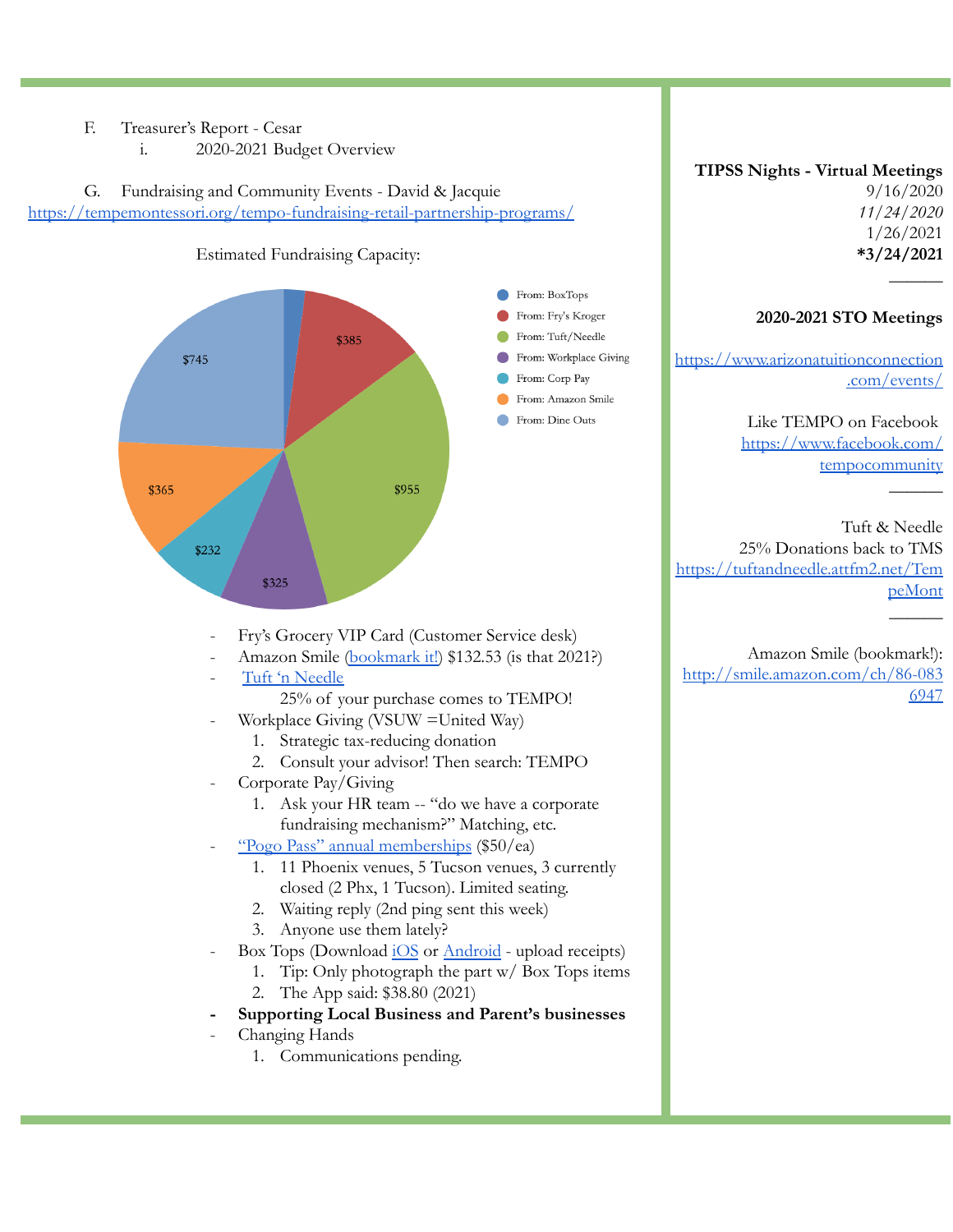- Dine Outs (Carry Outs, but Not Delivery)
	- 1. Jan: \$46 (sales: \$232) Feb: \$171 (\$520) a. FEEDBACK please (polls)
	- 2. March 31st (Wed) 4-8pm: Red Robin (Tempe [Marketplace\)](https://order.redrobin.com/menu/red-robin-tempe-marketplace)
	- 3. April 27th: Pita Jungle
	- 4. May: In Process

## H. Final Thoughts - Libby

- i. Please avoid driveways, hydrants, mailboxes when parking for drop off/pick up and future TEMPO Meetings.
- ii. Remember to PARK your car if there is no Staff memberat the gate running Carport Dropoff.
- iii. Covered Parking: Williams Family
- I. Next TEMPO meeting April 7th 5:15-6pm
- J. Adjourn Meeting
	- i. adjourn meeting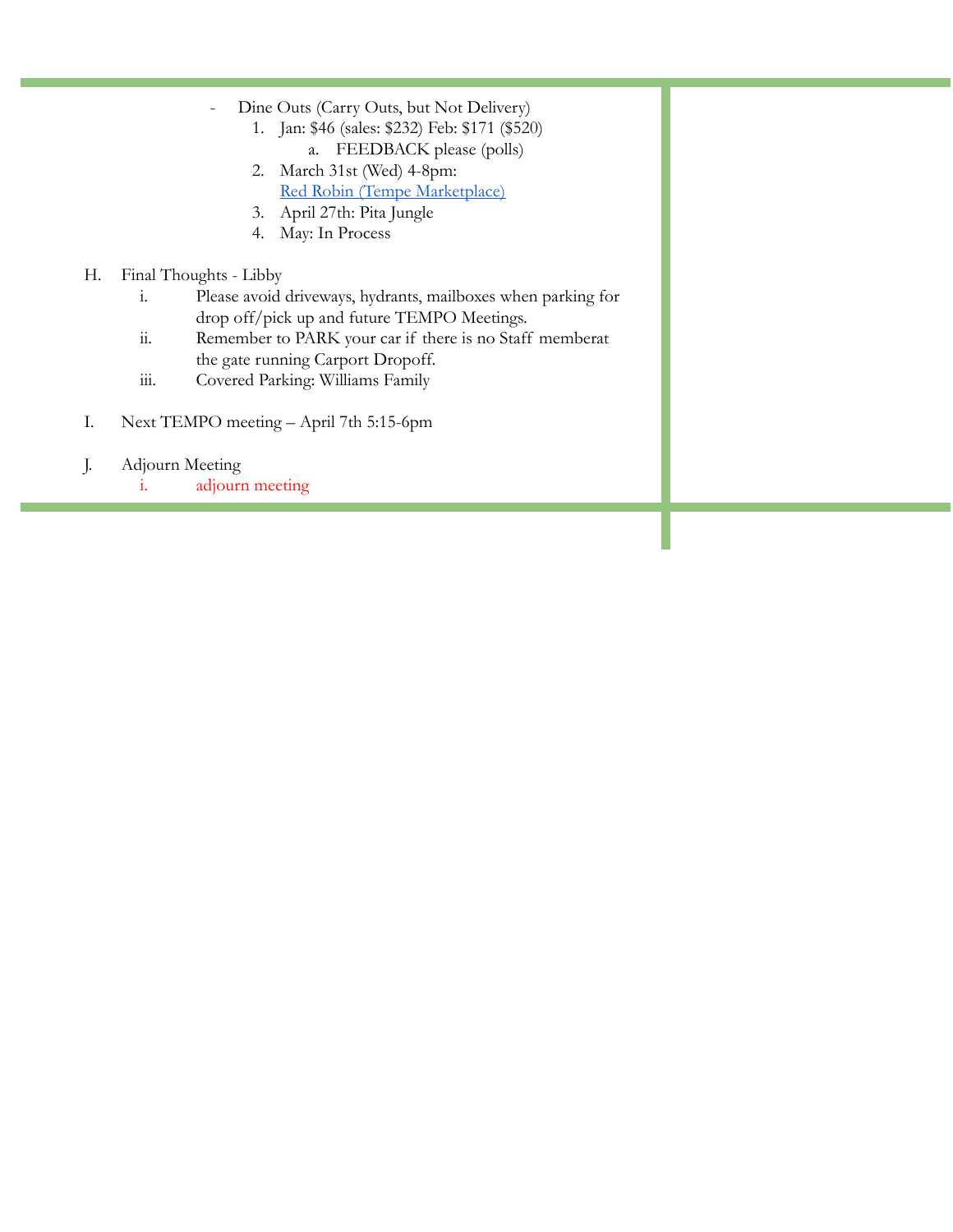| Farrell      | Dimitrov                              | Cutts                        | Curd                          | Coulbourne        | Colcord  | Church-Baeb      | Burwell                         | Burns                | Bogert   | <b>Blakeman</b> | Berge           | Ayala-Miro            |                                  |                                                                                                                                                       |
|--------------|---------------------------------------|------------------------------|-------------------------------|-------------------|----------|------------------|---------------------------------|----------------------|----------|-----------------|-----------------|-----------------------|----------------------------------|-------------------------------------------------------------------------------------------------------------------------------------------------------|
| Ansel        | Bayan                                 | Magnolia                     | Henry, Addis                  | Cedrik<br>Clarke, | Austin   | Jack             | <b>Brooklyn</b><br>James, Jack, | Lawrence<br>Vivien & | Owen     | <b>Brooke</b>   | <b>Blaire</b>   | Magnolia<br>Violeta y |                                  |                                                                                                                                                       |
| Kara Stanley | Martin Dimitrov<br>Antoniya Petkova & | Noah Cutts &<br>Andrea Still | Mike Curd<br>Lauren Guthrie & | Erik & Geline     | Ölin     | John Church-Baeb | Jennifer & Brett                | Nevin & Talon        | Brittany | Jane Blakeman   | Brock & Tiffany | Gabriela & Cesar      | TEMPO ATTENDANCE SHEET 2020-2021 |                                                                                                                                                       |
|              | $\times$                              |                              | ×                             | $\times$          | $\times$ |                  | ×                               | $\times$             |          |                 | ×               | $\times$              | 8/19/20                          |                                                                                                                                                       |
|              | ×                                     | $\times$                     | $\times$                      | $\times$          |          |                  | ×                               | $\times$             |          | $\times$        | ×               | ×                     | 9/23/20                          |                                                                                                                                                       |
|              | ×                                     |                              | ×                             | ×                 |          |                  | ×                               | $\times$             |          |                 |                 | $\times$              | 10/21/20                         | Please do not sign in ahead of time for other meetings, even if you p<br>Please sign in (name initials) only for the meeting you are attending today. |
|              | ×                                     | $\times$                     | ×                             | $\times$          |          |                  | $\times$                        |                      |          |                 |                 | $\times$              | 11/18/20                         |                                                                                                                                                       |
|              | ×                                     | ×                            | $\times$                      |                   |          | $\times$         | ×                               | $\times$             |          |                 |                 | $\times$              | 1/20/21                          |                                                                                                                                                       |
| $\times$     | ×                                     | ×                            | $\times$                      |                   |          |                  | ×                               | $\times$             |          |                 |                 | $\times$              | 2/17/21                          |                                                                                                                                                       |
|              |                                       |                              |                               |                   |          |                  |                                 |                      |          |                 |                 |                       | 3/17/21                          |                                                                                                                                                       |
|              |                                       |                              |                               |                   |          |                  |                                 |                      |          |                 |                 |                       | 4/7/21                           |                                                                                                                                                       |
|              |                                       |                              |                               |                   |          |                  |                                 |                      |          |                 |                 |                       | 5/5/21                           | lan to attend a future meeting.                                                                                                                       |
|              |                                       |                              | $\times$                      | $\times$          |          |                  |                                 |                      |          |                 |                 |                       | Complete<br>STO                  |                                                                                                                                                       |
|              |                                       |                              | ×                             | $\times$          |          |                  | ×                               | $\times$             | ×        |                 |                 | $\times$              | TIPPS#1<br>Video                 |                                                                                                                                                       |
|              | ×                                     | $\times$                     |                               |                   |          |                  | ×                               |                      |          |                 |                 |                       | Zoom 11/24<br><b>TIPPS #2</b>    |                                                                                                                                                       |
|              |                                       |                              |                               |                   |          |                  |                                 |                      |          |                 |                 |                       | <b>TIPPS #3</b>                  |                                                                                                                                                       |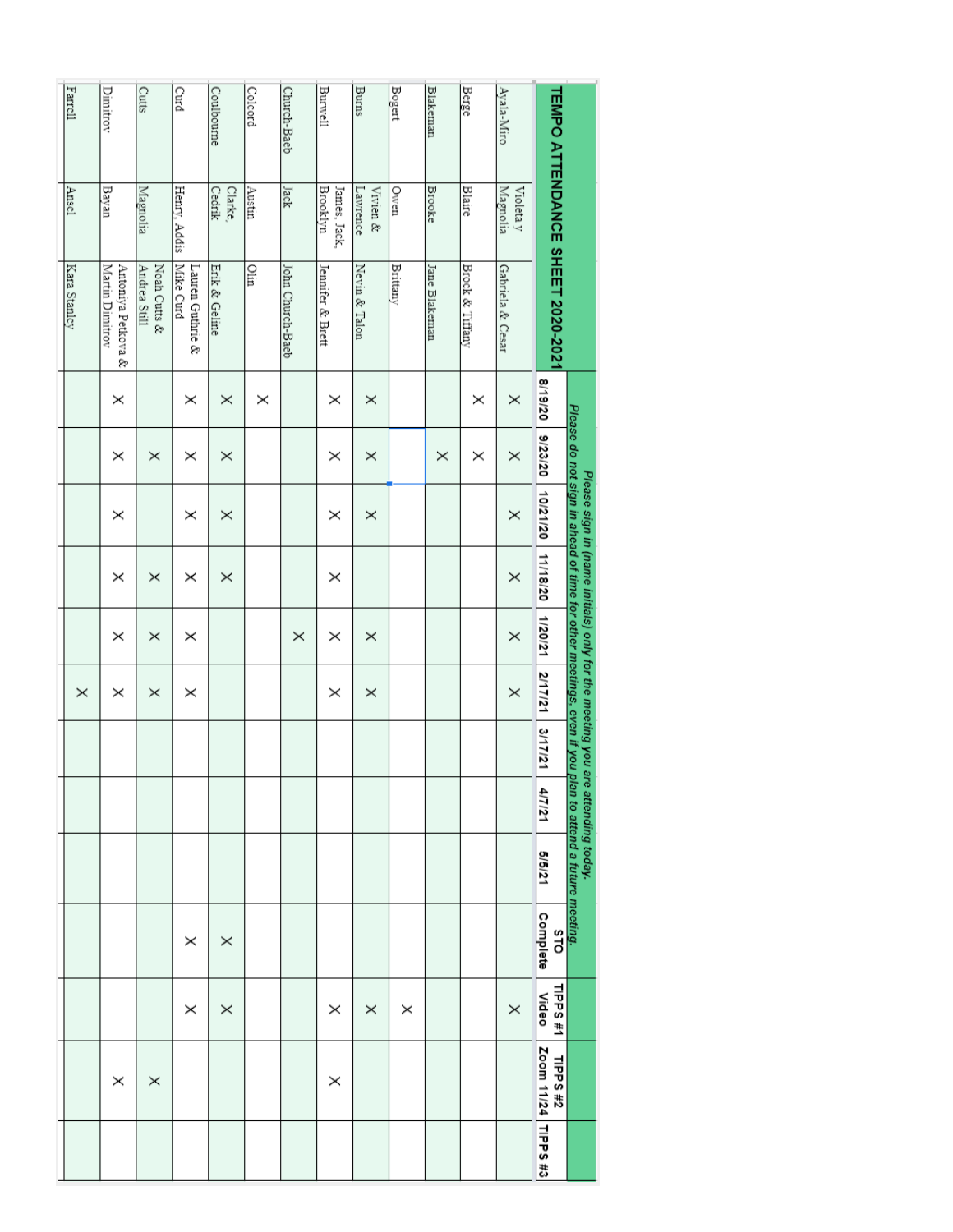| Joynt                         | Howard   | Hoffman      | Honeychandran | Hirst      | Harding                         | Gerlitz          | Garvin                 | Garcia                 | Garcia            | Frank         | Forzani-Jackemeye Charlie Mae | Fisher            |                                  |                                                                                                                                                     |
|-------------------------------|----------|--------------|---------------|------------|---------------------------------|------------------|------------------------|------------------------|-------------------|---------------|-------------------------------|-------------------|----------------------------------|-----------------------------------------------------------------------------------------------------------------------------------------------------|
| Kaylynn &<br>Easton           | Poppy    | <b>Bodhi</b> | Maya, Arya    | Sofía      | Jackson                         | Rafe             | Dominic                | Francisco<br>Drake,    | Penny<br>Olivia & | Mia           |                               | Leo               |                                  |                                                                                                                                                     |
| Erin Gustafson &<br>Tim Joynt | Trisha   | Lisa Ciazza  | Claire & Venn | Caty Hirst | Black-Harding<br>Sean & Jacquie | Jennifer & Jason | Demetrie<br>Danielle & | Francisco<br>Marissa & | Anthony & Amber   | Mariske Frank | Erica & David                 | Genesis & Matthew | TEMPO ATTENDANCE SHEET 2020-2021 |                                                                                                                                                     |
| $\times$                      |          |              | $\times$      |            |                                 | ×                | $\times$               | ×                      | ×                 |               | $\times$                      | ×                 | 8/19/20                          |                                                                                                                                                     |
| ×                             |          |              |               |            |                                 | ×                |                        | $\times$               | ×                 |               | $\times$                      | ×                 | 9/23/20                          |                                                                                                                                                     |
| $\times$                      | $\times$ |              |               |            | $\times$                        | ×                |                        |                        | $\times$          |               | $\times$                      | $\times$          | 10/21/20                         |                                                                                                                                                     |
|                               | $\times$ |              |               |            | $\times$                        | ×                |                        | $\times$               |                   |               | $\times$                      | ×                 | 11/18/20                         | Please do not sign in ahead of time for other meetings, even if you<br>Please sign in (name initials) only for the meeting you are attending today. |
| $\times$                      | $\times$ |              |               | $\times$   | $\times$                        | ×                |                        |                        | ×                 | ×             | $\times$                      | $\times$          | 1/20/21                          |                                                                                                                                                     |
|                               | $\times$ |              |               | $\times$   | $\times$                        | ×                |                        |                        | $\times$          | $\times$      | $\times$                      | $\times$          | 2/17/21                          |                                                                                                                                                     |
|                               |          |              |               |            |                                 |                  |                        |                        |                   |               |                               |                   | 3/17/21                          |                                                                                                                                                     |
|                               |          |              |               |            |                                 |                  |                        |                        |                   |               |                               |                   | 4/7/21                           |                                                                                                                                                     |
|                               |          |              |               |            |                                 |                  |                        |                        |                   |               |                               |                   | 5/5/21                           | plan to attend a future meeting.                                                                                                                    |
| ×                             |          |              |               |            |                                 | ×                |                        |                        |                   |               |                               | ×                 | Complete<br>STO                  |                                                                                                                                                     |
| ×                             | $\times$ |              | $\times$      |            | ×                               | ×                | $\times$               |                        | ×                 |               | ×                             | ×                 | TIPPS <sub>#1</sub><br>Video     |                                                                                                                                                     |
|                               | $\times$ |              |               |            | ×                               | ×                |                        |                        | ×                 |               | ×                             | ×                 | Zoom 11/24<br>TIPPS #2           |                                                                                                                                                     |
|                               |          |              |               |            |                                 |                  |                        |                        |                   |               |                               |                   | <b>TIPPS #3</b>                  |                                                                                                                                                     |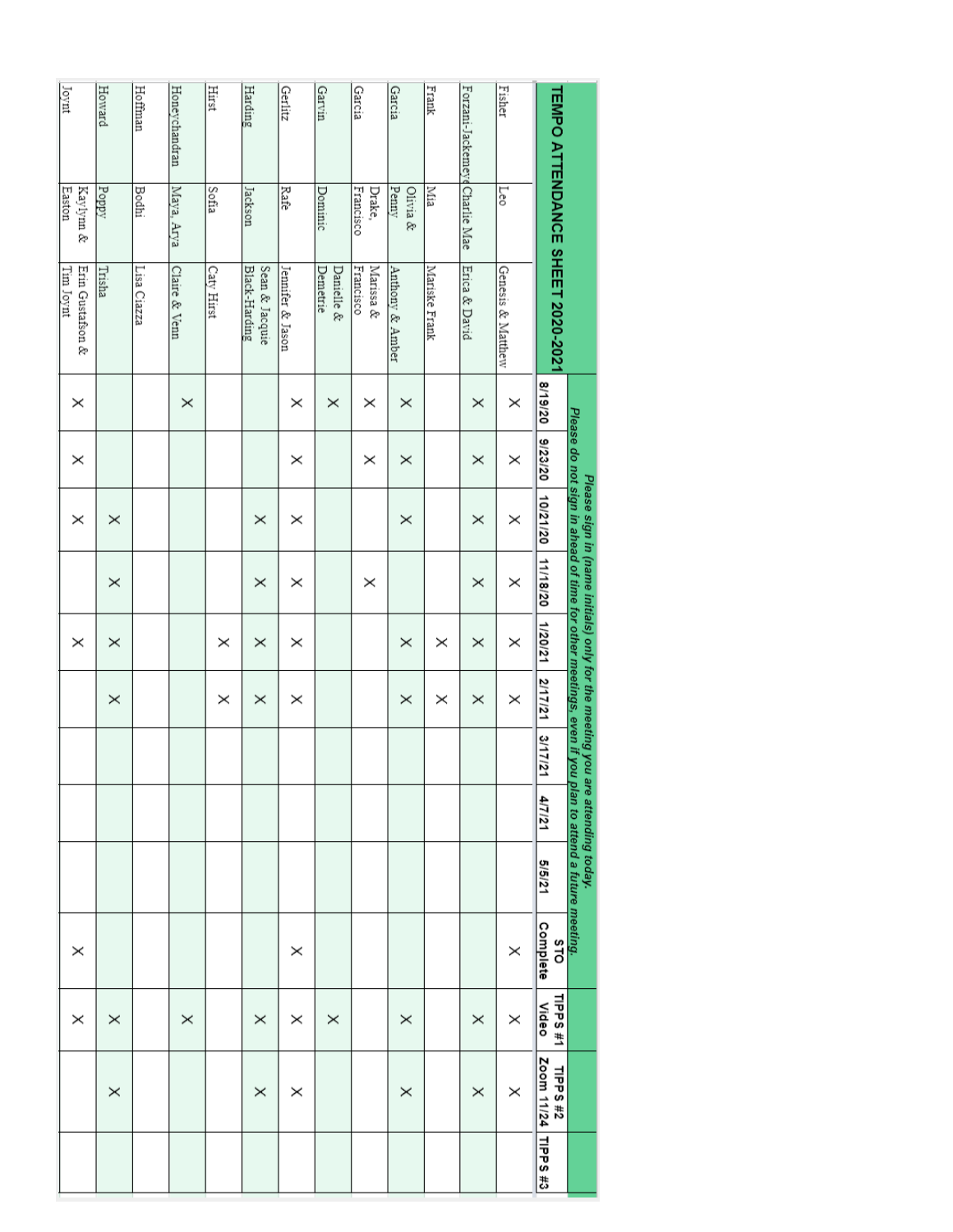| Morgan             | Montano        | Miranda        | Mickle      | Melendi                  | Melby          | McConnell    | Matsuda            | Loucks       | Leyba              | Levine             | Kierein     | Kane            |                                  |                                                                                                                                    |
|--------------------|----------------|----------------|-------------|--------------------------|----------------|--------------|--------------------|--------------|--------------------|--------------------|-------------|-----------------|----------------------------------|------------------------------------------------------------------------------------------------------------------------------------|
| <b>Charlie</b>     | Lucas          | Dante          | Marley      | Aviana (Avy)<br>Elliot & | Reagan         | <b>Tyger</b> | Preston            | Scout & Arlo | Alessandra         | Jacob              | Jake        | Chloe           |                                  |                                                                                                                                    |
| Elisabeth & Thomas | Libby Bourdeau | Kimberly Reyes | Aaron & Kim | Sandy & Thomas           | Jay & Caroline | Misty Wegner | Derrick & Jennifer | Nicole       | Shantidas & Daniel | Stefanie & Kenneth | Kelly Byram | Kate & Nicholas | TEMPO ATTENDANCE SHEET 2020-2021 |                                                                                                                                    |
| $\times$           |                |                |             | $\times$                 |                |              |                    |              | ×                  |                    |             | $\times$        | 8/19/20                          |                                                                                                                                    |
| $\times$           |                | $\times$       | $\times$    | $\times$                 |                |              | ×                  |              | ×                  | $\times$           | ×           | $\times$        | 9/23/20                          |                                                                                                                                    |
| ×                  |                | $\times$       | ×           | $\times$                 |                |              | $\times$           |              | ×                  | $\times$           |             | $\times$        | 10/21/20                         | Please do not sign in ahead of time for other meetings, even if you p<br>Please sign in (name initials) only for the meeting you a |
|                    |                |                | $\times$    |                          |                |              | $\times$           |              | ×                  |                    |             | $\times$        | 11/18/20                         |                                                                                                                                    |
| $\times$           |                |                | $\times$    | $\times$                 |                |              |                    |              | $\times$           |                    |             | $\times$        | 1/20/21                          |                                                                                                                                    |
| $\times$           |                | $\times$       | $\times$    | $\times$                 |                | $\times$     |                    | $\times$     |                    |                    |             |                 | 2/17/21                          |                                                                                                                                    |
|                    |                |                |             |                          |                |              |                    |              |                    |                    |             |                 | 3/17/21                          |                                                                                                                                    |
|                    |                |                |             |                          |                |              |                    |              |                    |                    |             |                 | 4/7/21                           | re attending today.                                                                                                                |
|                    |                |                |             |                          |                |              |                    |              |                    |                    |             |                 | 5/5/21                           | plan to attend a future meeting.                                                                                                   |
| ×                  |                | $\times$       | ×           | $\times$                 |                |              | ×                  |              |                    | $\times$           |             | $\times$        | Complete<br>STO                  |                                                                                                                                    |
| $\times$           | $\times$       | $\times$       |             | $\times$                 |                |              | $\times$           | $\times$     | ×                  |                    |             | $\times$        | TIPPS#1<br>Video                 |                                                                                                                                    |
| $\times$           |                |                | $\times$    | $\times$                 |                |              |                    | $\times$     | ×                  |                    |             | $\times$        | Zoom 11/24<br>LIPP8#2            |                                                                                                                                    |
|                    |                |                |             |                          |                |              |                    |              |                    |                    |             |                 | <b>TIPPS #3</b>                  |                                                                                                                                    |